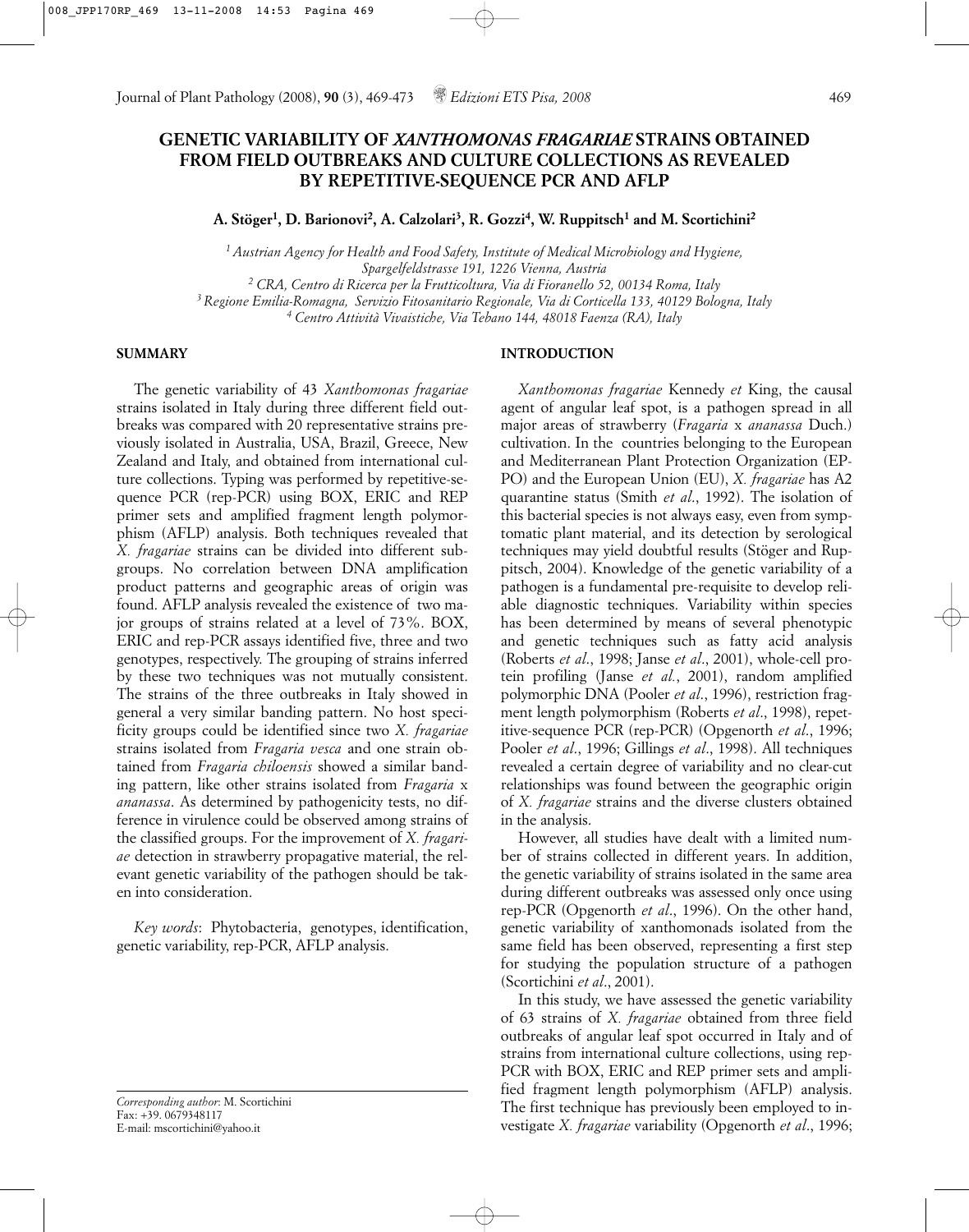Pooler *et al*., 1996; Gillings *et al*., 1998), whereas AFLP, a powerful technique enabling the characterization of bacterial pathogens at the strain level, has been used to infer taxonomic relationships between *X. fragariae* and *X. arboricola* pv. *fragariae* (Janse *et al*., 2001), two xanthomonads pathogenic to strawberry.

#### **MATERIALS AND METHODS**

**Recovery and identification of** *X. fragariae* **isolates.** The 63 *X. fragariae* strains used in this study are listed in Table 1. Strains not coming from culture collections were isolated in northern Italy (i.e. Emilia-Romagna region) during three field outbreaks in 2003, 2005 and 2006, as described by Lopez *et al*. (2006). Wilbrink medium was used for the isolation from fresh, watersoaked angular lesions and identification was achieved by DAS-ELISA using a commercial kit (Bioreba, Switzerland), immunofluorescent antibody staining (IFAS) with a polyclonal antiserum raised against *X. fragariae* NCPPB 2473, isolated in Italy in 1972, and by multiplex-PCR using the three sets of primers suggested by Pooler *et al*. (1996).

With some representative strains belonging to the different groups determined by rep-PCR and AFLP analysis, pathogenicity tests on strawberry plants cv. Pajaro were made, as reported by Pooler *et al*. (1996).

**REP-PCR and AFLP analysis**. rep-PCR and AFLP analysis were carried out on the 63 *X. fragariae* strains. In particular, rep-PCR was performed using BOX, ERIC and REP primer sets as described elsewhere (Scortichini *et al*., 2001; Scortichini and Rossi, 2003), whereas a AFLP microorganism kit (Invitrogen, USA) was used for AFLP analysis (Vos *et al*., 1995) following manufacturer's instructions. The *Eco*RI primers supplied with the kit were replaced by IRD-800 labelled *Eco*RI primers for analysis on an automated DNA sequencer. Among several AFLP primer combinations tested, the set E-O/M-G was finally chosen for comparing the bacterial strains, due to their higher discriminating resolution. Analysis of AFLP gels and transformation of the AFLP band pattern into a binary code was done with the aid of the AFLP analysis software SAGA-MX (LI-COR Bioscience, USA). For AFLP analysis, a dendrogram based on UPGMA analysis using the Dice's coefficient was built using a NTSYS software (Exeter, USA), version 2.01.

## **RESULTS**

*X. fragariae* **isolation and identification.** After five days incubation at 27°C, light-yellow bacterial colonies 1 mm in diameter developed on Wilbrink medium. Single colonies were streaked in purity on the same medium for serological and molecular assays. Only the isolates positive to DAS-ELISA and IFAS, and showing the three expected bands of 300, 550 and 615 bp upon multiplex-PCR, were retained as *X. fragariae.* A total of 43 strains were collected. Ten strains covering the range of genetic variability as determined by rep-PCR and AFLP were chosen for pathogenicity tests. All strains caused the same kind of symptoms on inoculated strawberry leaves (*i.e.* angular, water-soaked spots with subsequent necrosis) three weeks after inoculation. No differential virulence among the tested strains was noticed.

**REP-PCR and AFLP analysis.** Rep-PCR yielded reproducible results in typing *X. fragariae* strains. BOX-PCR, ERIC-PCR and rep-PCR revealed five, three and two genotypes, respectively. Variability in the banding pattern was observed between 200 and 2,000 bp, indicating that BOX-PCR was more discriminating than ERIC-PCR and rep-PCR as it identified more groups of strains. A representative BOX-PCR gel is shown in Fig. 1. No correlation between grouping and geographic origin of the strains was observed. However, groups A and B contained only strains isolated in Italy from field outbreaks.

UPGMA analysis performed with Dice's coefficient following AFLP, revealed two major groups *of X. fragariae* strains, denoted A and B, with a 73% genetic similarity. Each group, in turn, could be subdivided into two subgroups, i.e. A1, A2 and B1, B2 (Fig. 2). The strains from the three different field outbreaks recorded in Italy did not cluster into outbreak specific subgroups. AFLP cluster A2, that contained the majority of the isolates from the international strain collection, did not comprise Italian isolates collected during the outbreaks



**Fig. 1.** Representative genetic fingerprinting of *Xanthomonas fragariae* strains obtained with BOX-PCR showing the presence of five genotypes. Lane m: molecular marker 1 kb ladder (Promega, USA). Group A. Lane 1, Xf 9; lane 2, Xf 10; lane 3, Xf 15; lane 4, Xf 16; lane 5, Xf 17; lane 6, Xf 27. Group B. Lane 7, Xf 11; lane 8, Xf 12; lane 9, Xf 13; lane 10, Xf 14; lane 11, Xf 19; lane 12, Xf 23. Group C. Lane 13, Xf 27; lane 14, Xf 29; lane 15, Xf 37; lane 16, NCPPB 2949. Group D. Lane 17, DAR 26919; lane 18, DAR 69862. Group E. Lane 19, DAR 69815. Pathogenicity tests were made with isolates Xf9, Xf10, Xf11, Xf27, DAR 26919 and DAR 69862.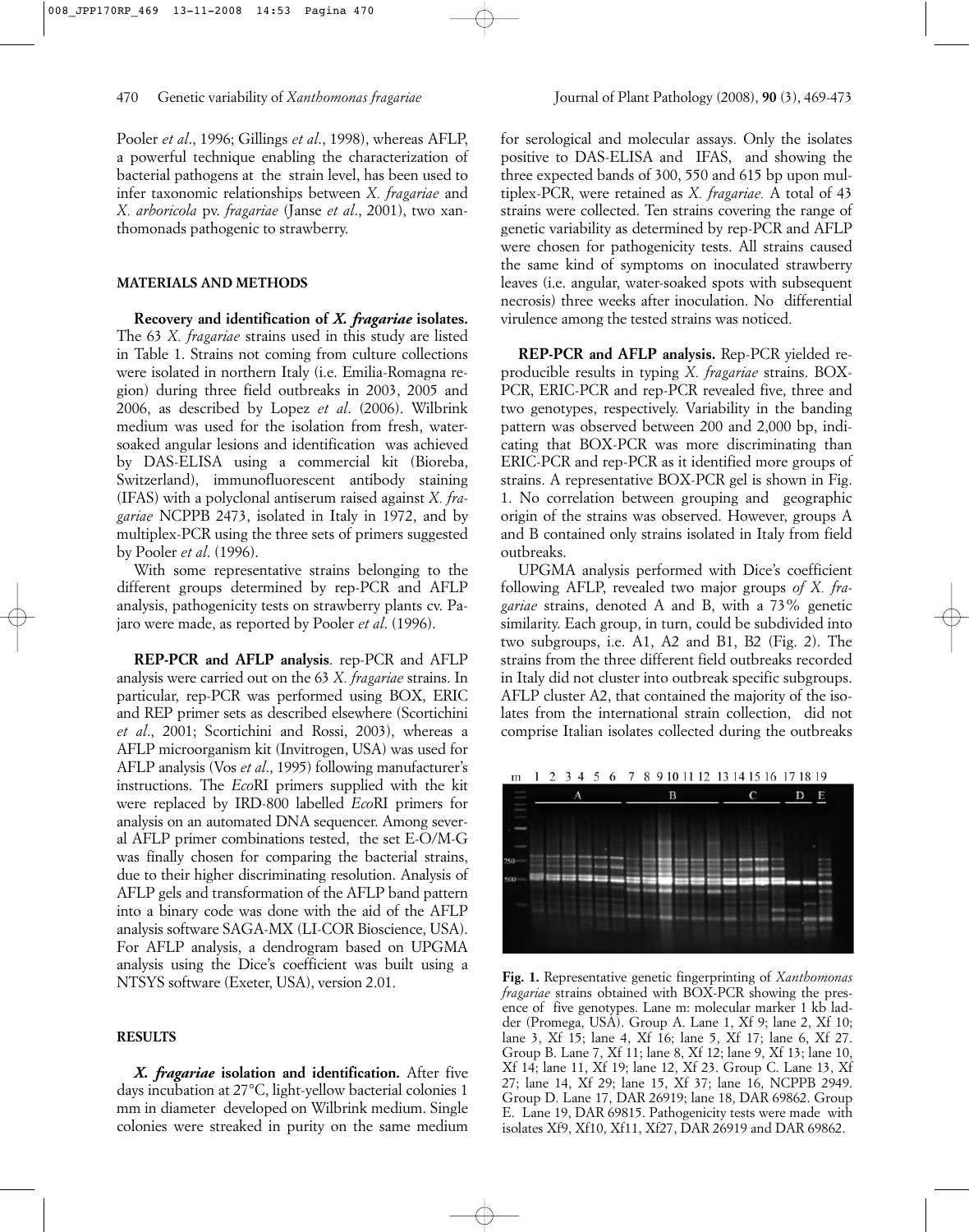

**Fig. 2.** Dendrogram of genetic relationships among *Xanthomonas fragariae* strains, obtained upon AFLP analysis and unweighted pair-group method with average linkage (UPGMA) using Dice's coefficient.

of 2003, 2005, and 2006. In fact, 66,7% of the strains from the 2003 and 2005 outbreaks belonged to AFLP cluster B1, and 33.4% to AFLP cluster A1. As to the 2006 outbreak, seven strains (28%) belonged to AFLP cluster B2, seven strains (28%) to AFLP cluster A1, and 11 strains (44%) to AFLP cluster B1.

With the exception of the AFLP cluster B2, no member of which was present in the international strain collection, no correlation between strains of the international collection and their geographic origin was found. The AFLP cluster B2 contained the two *X. fragariae* strains isolated from *F. vesca*, one strain from *F. chiloensis* and three other *X. fragariae* strains recovered from *Fragaria* x *ananassa.* 

Strain typing obtained with rep-PCR and AFLP analysis was not mutually consistent. However, by combining the results obtained with these techniques (i.e. clustering of the strains), each *X. fragariae* strain could be genetically typed (Table 1).

#### **DISCUSSION**

This study has confirmed that genetic variability exists within *X. fragariae* populations. However, as previously shown by DNA-DNA reassociation (Roberts *et al*., 1998), no clear-cut indication of the presence of distinct species or pathovars was found, since AFLP analysis showed an overall genetic similarity of 73%.

As observed with other techniques (i.e. fatty acid analysis, RFLP, rep-PCR) (Pooler *et al*., 1996; Roberts *et al*., 1998; this study), AFLP revealed that *X. fragariae* can be grouped into different clusters, with no evident relationships between AFLP groups and the geographic origin of the strains. However, whereas the majority of the international strains investigated in this study belonged to AFLP cluster A2, none of the Italian outbreak isolates was present in the same group. In fact, the majority of the Italian isolates clustered in AFLP B1, which comprised also four international strains (two each from Australia and USA). However, the latter strains could be differentiated from the Italian ones by a distinct BOX-PCR pattern.

Restriction analysis of genomic DNA by pulsed field gel electrophoresis showed that the type-strain of the species, NCPPB 1469, deviates from the other *X. fragariae* strains (Roberts *et al.*, 1998). UPGMA analysis performed with AFLP data, confirmed the distinctiveness of this strain, which was the most divergent in the AFLP subgroup A1. Also BOX-PCR proved effective in differentiating *X. fragariae* strains in five genotypes.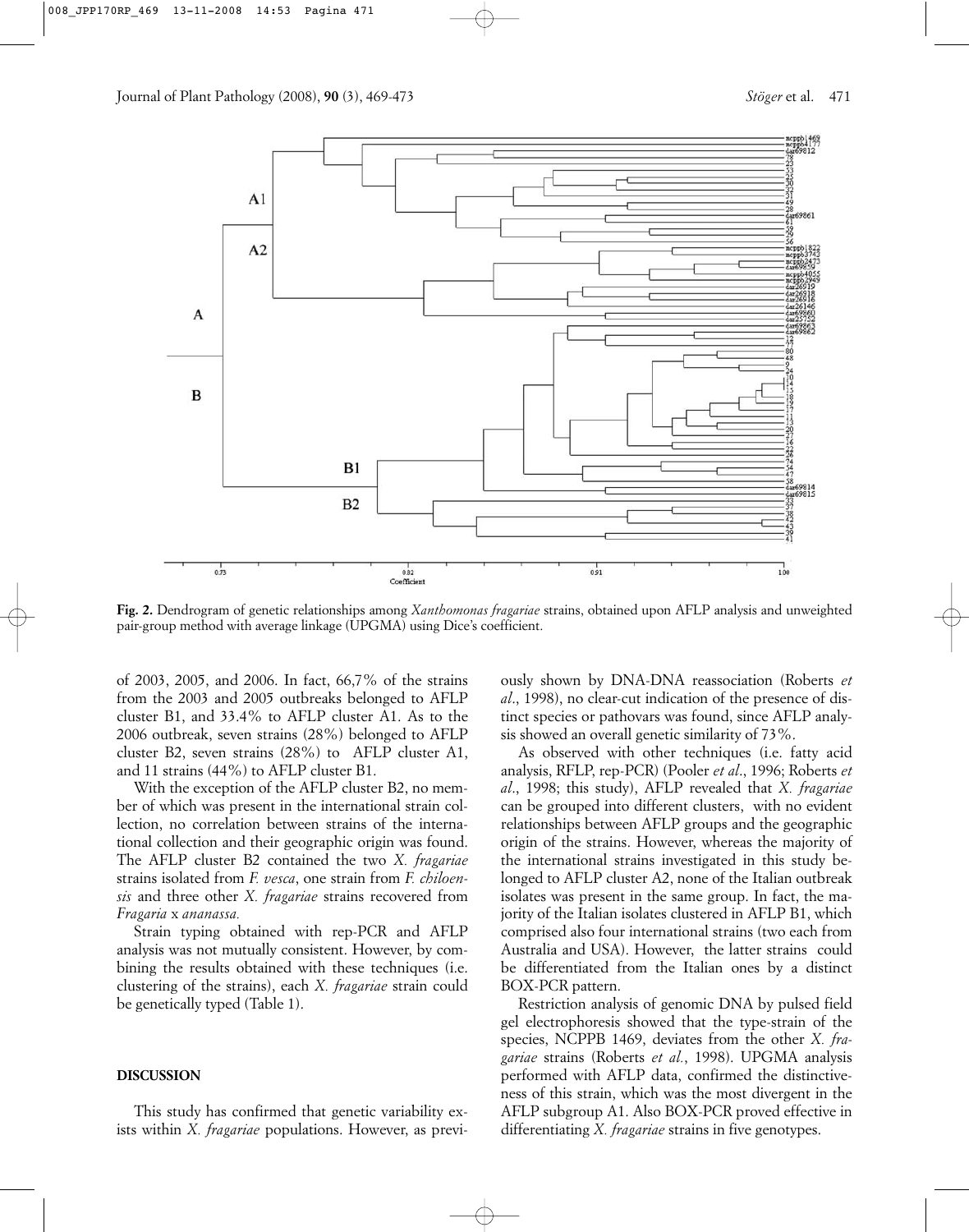|  |                                 | Table 1. List of Xanthomonas fragariae strains used in this study and repetitive-sequence PCR (BOX, ERIC and REP |  |  |  |  |  |
|--|---------------------------------|------------------------------------------------------------------------------------------------------------------|--|--|--|--|--|
|  | primer sets) and AFLP grouping. |                                                                                                                  |  |  |  |  |  |

| NCPPB 1469T<br><b>USA</b><br>1962<br>$\, {\bf B}$<br>D<br>A1<br>А<br>$\mathbf D$<br>$\, {\bf B}$<br>NCPPB 1822<br><b>USA</b><br>1966<br>A<br>A <sub>2</sub><br>$\mathsf C$<br>Italy<br>1972<br>$\boldsymbol{A}$<br>A2<br>NCPPB 2473<br>A<br>$\mathsf{C}$<br>1977<br>A2<br>NCPPB 2949<br>Australia<br>A<br>А<br>D<br>A2<br>NCPPB 3743<br>Brazil<br>1962<br>A<br>А<br>1962<br>C<br>A2<br>NCPPB 4055<br>Greece<br>A<br>А<br>1962<br>B<br>A<br>A1<br>NCPPB 4177<br>Unknown<br>A<br>$\mathsf C$<br>1975<br>D<br>$\boldsymbol{A}$<br>A <sub>2</sub><br>DAR 25752<br>Australia<br>$\mathsf C$<br>1975<br>D<br>A2<br>DAR 26146<br>Australia<br>А<br>$\mathsf C$<br>New Zealand<br>D<br>$\boldsymbol{A}$<br>A2<br>DAR 26916<br>1971<br>$\mathsf C$<br>1975<br>D<br>A2<br>DAR 26918<br>Australia<br>A<br>$\overline{C}$<br>Australia<br>1975<br>D<br>$\boldsymbol{A}$<br>A2<br>DAR 26919<br>1994<br>E<br>$\boldsymbol{A}$<br>Australia<br>Α<br>A1<br>E<br>1994<br>B1<br>Australia<br>А<br>А<br>E<br>1994<br>$\boldsymbol{A}$<br>B1<br>Australia<br>А<br>DAR 69815<br>1977<br>D<br>$\mathsf C$<br>A2<br>DAR 69859<br>Brazil<br>A<br>$\mathsf C$<br>Brazil<br>D<br>A<br>A2<br>DAR 69860<br>1977<br><b>USA</b><br>$\mathsf{C}$<br>D<br>A<br>DAR 69861<br>A1<br>unknown<br>$\mathsf C$<br><b>USA</b><br>D<br>B1<br>DAR 69862<br>А<br>unknown<br>$\mathsf C$<br><b>USA</b><br>D<br>$\boldsymbol{A}$<br>B1<br>DAR 69863<br>unknown<br>Xf 9<br>Italy<br>A<br>B1<br>2005<br>Α<br>А<br><b>Xf</b> 10<br>2005<br>$\boldsymbol{A}$<br>B1<br>Italy<br>Α<br>A<br>$\, {\bf B}$<br><b>Xf</b> 11<br>Italy<br>2005<br>A<br>B1<br>А<br><b>Xf 12</b><br>$\, {\bf B}$<br>B1<br>Italy<br>2005<br>A<br>А<br>Xf 13<br>$\boldsymbol{B}$<br>Italy<br>2005<br>$\boldsymbol{A}$<br>B1<br>А<br><b>Xf 14</b><br>B<br>B1<br>Italy<br>2006<br>А<br>A<br>Xf 15<br>2006<br>A<br>A<br>$\boldsymbol{A}$<br>B1<br>Italy<br><b>Xf 16</b><br>Italy<br>2006<br>B1<br>Α<br>А<br>А<br><b>Xf 17</b><br>B1<br>2006<br>Italy<br>A<br>A<br>А<br><b>Xf 18</b><br>2006<br>B<br>$\, {\bf B}$<br>B1<br>Italy<br>A<br>Xf 19<br>$\, {\bf B}$<br>B1<br>A<br>Italy<br>2006<br>A<br><b>Xf 20</b><br>A<br>B1<br>Italy<br>2006<br>A<br>А<br><b>Xf 22</b><br>2006<br>B1<br>Italy<br>А<br>А<br>А<br>Xf 23<br>B<br>A1<br>2006<br>A<br>А<br>Italy<br>Xf 24<br>Italy<br>2006<br>A<br>$\boldsymbol{A}$<br>B1<br>A<br>Xf 25<br>A <sub>1</sub><br>Italy<br>2006<br>Α<br>А<br>A<br>Xf 26<br>B<br>$\boldsymbol{A}$<br>B1<br>Italy<br>2006<br>Α<br>Xf 27<br>$\mathsf{C}$<br>B1<br>Italy<br>2006<br>A<br>А<br><b>Xf 28</b><br>Italy<br>2006<br>A<br>A1<br>А<br>A<br>Xf 29<br>$\mathsf{C}$<br>Italy<br>2006<br>A<br>A<br>A1<br>Xf 30<br>A<br>Italy<br>2006<br>Α<br>А<br>A1<br>Xf 31<br>2006<br>Α<br>А<br>А<br>A1<br>Italy<br>Xf 32<br>Italy<br>2006<br>А<br>А<br>А<br>A1<br>Italy<br>B2<br>Xf 33<br>2006<br>$\boldsymbol{A}$<br>A<br>$\boldsymbol{A}$<br>B2<br>$\mathsf{C}$<br>Xf 37<br>Italy<br>2006<br>A<br>A<br>Xf 38<br>$\, {\bf B}$<br>B2<br>Italy<br>2006<br>$\boldsymbol{A}$<br>A<br>Xf 39<br>2006<br>$\boldsymbol{A}$<br>B <sub>2</sub><br>Italy<br>A<br>А<br>Xf 41*<br>$\rm B2$<br>2006<br>${\rm D}$<br>Italy<br>A<br>A<br>Xf 42**<br>2006<br>$\mathbf D$<br>$\boldsymbol{A}$<br>B2<br>Italy<br>A<br>Xf 43**<br>$\, {\bf B}$<br>2006<br>${\rm D}$<br>B <sub>2</sub><br>Italy<br>A<br>Xf 47<br>2005<br>$\boldsymbol{A}$<br>B1<br>Italy<br>A<br>A<br><b>Xf 48</b><br>2005<br>$\boldsymbol{A}$<br>B1<br>Italy<br>A<br>А<br>Xf 49<br>E<br>A1<br>Italy<br>2005<br>A<br>A<br>$\boldsymbol{\rm{A}}$<br>Xf 53<br>2005<br>$\boldsymbol{A}$<br>A1<br>Italy<br>А<br>2005<br>$\boldsymbol{A}$<br>B1<br>Italy<br>A<br>A<br>Xf 56<br>2005<br>$\boldsymbol{A}$<br>A1<br>Italy<br>A<br>A<br>Xf 58<br>A<br>$\boldsymbol{A}$<br>Italy<br>2005<br>А<br>B1<br>Xf 59<br>$\boldsymbol{A}$<br>A1<br>Italy<br>2005<br>A<br>A<br>Xf 61<br>A<br>A1<br>Italy<br>2005<br>А<br>A<br>B1<br><b>Xf</b> 74<br>2005<br>$\boldsymbol{A}$<br>$\boldsymbol{A}$<br>Italy<br>A<br><b>Xf</b> 77<br>B1<br>2003<br>A<br>A<br>A<br>Italy<br><b>Xf</b> 78<br>A1<br>Italy<br>2003<br>$\boldsymbol{A}$<br>$\boldsymbol{A}$<br>A | Strain       | Origin | Year of<br>isolation | <b>BOX</b> | <b>ERIC</b> | <b>REP</b>       | AFLP |
|------------------------------------------------------------------------------------------------------------------------------------------------------------------------------------------------------------------------------------------------------------------------------------------------------------------------------------------------------------------------------------------------------------------------------------------------------------------------------------------------------------------------------------------------------------------------------------------------------------------------------------------------------------------------------------------------------------------------------------------------------------------------------------------------------------------------------------------------------------------------------------------------------------------------------------------------------------------------------------------------------------------------------------------------------------------------------------------------------------------------------------------------------------------------------------------------------------------------------------------------------------------------------------------------------------------------------------------------------------------------------------------------------------------------------------------------------------------------------------------------------------------------------------------------------------------------------------------------------------------------------------------------------------------------------------------------------------------------------------------------------------------------------------------------------------------------------------------------------------------------------------------------------------------------------------------------------------------------------------------------------------------------------------------------------------------------------------------------------------------------------------------------------------------------------------------------------------------------------------------------------------------------------------------------------------------------------------------------------------------------------------------------------------------------------------------------------------------------------------------------------------------------------------------------------------------------------------------------------------------------------------------------------------------------------------------------------------------------------------------------------------------------------------------------------------------------------------------------------------------------------------------------------------------------------------------------------------------------------------------------------------------------------------------------------------------------------------------------------------------------------------------------------------------------------------------------------------------------------------------------------------------------------------------------------------------------------------------------------------------------------------------------------------------------------------------------------------------------------------------------------------------------------------------------------------------------------------------------------------------------------------------------------------------------------------------------------------------------------------------------------------------------------------------------------------------------------------------------------------------------------------------------------------------------------------------------------------------------------------------------------------------------------------------------------------------------------------------------------------|--------------|--------|----------------------|------------|-------------|------------------|------|
|                                                                                                                                                                                                                                                                                                                                                                                                                                                                                                                                                                                                                                                                                                                                                                                                                                                                                                                                                                                                                                                                                                                                                                                                                                                                                                                                                                                                                                                                                                                                                                                                                                                                                                                                                                                                                                                                                                                                                                                                                                                                                                                                                                                                                                                                                                                                                                                                                                                                                                                                                                                                                                                                                                                                                                                                                                                                                                                                                                                                                                                                                                                                                                                                                                                                                                                                                                                                                                                                                                                                                                                                                                                                                                                                                                                                                                                                                                                                                                                                                                                                                                            |              |        |                      |            |             |                  |      |
|                                                                                                                                                                                                                                                                                                                                                                                                                                                                                                                                                                                                                                                                                                                                                                                                                                                                                                                                                                                                                                                                                                                                                                                                                                                                                                                                                                                                                                                                                                                                                                                                                                                                                                                                                                                                                                                                                                                                                                                                                                                                                                                                                                                                                                                                                                                                                                                                                                                                                                                                                                                                                                                                                                                                                                                                                                                                                                                                                                                                                                                                                                                                                                                                                                                                                                                                                                                                                                                                                                                                                                                                                                                                                                                                                                                                                                                                                                                                                                                                                                                                                                            |              |        |                      |            |             |                  |      |
|                                                                                                                                                                                                                                                                                                                                                                                                                                                                                                                                                                                                                                                                                                                                                                                                                                                                                                                                                                                                                                                                                                                                                                                                                                                                                                                                                                                                                                                                                                                                                                                                                                                                                                                                                                                                                                                                                                                                                                                                                                                                                                                                                                                                                                                                                                                                                                                                                                                                                                                                                                                                                                                                                                                                                                                                                                                                                                                                                                                                                                                                                                                                                                                                                                                                                                                                                                                                                                                                                                                                                                                                                                                                                                                                                                                                                                                                                                                                                                                                                                                                                                            |              |        |                      |            |             |                  |      |
|                                                                                                                                                                                                                                                                                                                                                                                                                                                                                                                                                                                                                                                                                                                                                                                                                                                                                                                                                                                                                                                                                                                                                                                                                                                                                                                                                                                                                                                                                                                                                                                                                                                                                                                                                                                                                                                                                                                                                                                                                                                                                                                                                                                                                                                                                                                                                                                                                                                                                                                                                                                                                                                                                                                                                                                                                                                                                                                                                                                                                                                                                                                                                                                                                                                                                                                                                                                                                                                                                                                                                                                                                                                                                                                                                                                                                                                                                                                                                                                                                                                                                                            |              |        |                      |            |             |                  |      |
|                                                                                                                                                                                                                                                                                                                                                                                                                                                                                                                                                                                                                                                                                                                                                                                                                                                                                                                                                                                                                                                                                                                                                                                                                                                                                                                                                                                                                                                                                                                                                                                                                                                                                                                                                                                                                                                                                                                                                                                                                                                                                                                                                                                                                                                                                                                                                                                                                                                                                                                                                                                                                                                                                                                                                                                                                                                                                                                                                                                                                                                                                                                                                                                                                                                                                                                                                                                                                                                                                                                                                                                                                                                                                                                                                                                                                                                                                                                                                                                                                                                                                                            |              |        |                      |            |             |                  |      |
|                                                                                                                                                                                                                                                                                                                                                                                                                                                                                                                                                                                                                                                                                                                                                                                                                                                                                                                                                                                                                                                                                                                                                                                                                                                                                                                                                                                                                                                                                                                                                                                                                                                                                                                                                                                                                                                                                                                                                                                                                                                                                                                                                                                                                                                                                                                                                                                                                                                                                                                                                                                                                                                                                                                                                                                                                                                                                                                                                                                                                                                                                                                                                                                                                                                                                                                                                                                                                                                                                                                                                                                                                                                                                                                                                                                                                                                                                                                                                                                                                                                                                                            |              |        |                      |            |             |                  |      |
|                                                                                                                                                                                                                                                                                                                                                                                                                                                                                                                                                                                                                                                                                                                                                                                                                                                                                                                                                                                                                                                                                                                                                                                                                                                                                                                                                                                                                                                                                                                                                                                                                                                                                                                                                                                                                                                                                                                                                                                                                                                                                                                                                                                                                                                                                                                                                                                                                                                                                                                                                                                                                                                                                                                                                                                                                                                                                                                                                                                                                                                                                                                                                                                                                                                                                                                                                                                                                                                                                                                                                                                                                                                                                                                                                                                                                                                                                                                                                                                                                                                                                                            |              |        |                      |            |             |                  |      |
|                                                                                                                                                                                                                                                                                                                                                                                                                                                                                                                                                                                                                                                                                                                                                                                                                                                                                                                                                                                                                                                                                                                                                                                                                                                                                                                                                                                                                                                                                                                                                                                                                                                                                                                                                                                                                                                                                                                                                                                                                                                                                                                                                                                                                                                                                                                                                                                                                                                                                                                                                                                                                                                                                                                                                                                                                                                                                                                                                                                                                                                                                                                                                                                                                                                                                                                                                                                                                                                                                                                                                                                                                                                                                                                                                                                                                                                                                                                                                                                                                                                                                                            |              |        |                      |            |             |                  |      |
|                                                                                                                                                                                                                                                                                                                                                                                                                                                                                                                                                                                                                                                                                                                                                                                                                                                                                                                                                                                                                                                                                                                                                                                                                                                                                                                                                                                                                                                                                                                                                                                                                                                                                                                                                                                                                                                                                                                                                                                                                                                                                                                                                                                                                                                                                                                                                                                                                                                                                                                                                                                                                                                                                                                                                                                                                                                                                                                                                                                                                                                                                                                                                                                                                                                                                                                                                                                                                                                                                                                                                                                                                                                                                                                                                                                                                                                                                                                                                                                                                                                                                                            |              |        |                      |            |             |                  |      |
|                                                                                                                                                                                                                                                                                                                                                                                                                                                                                                                                                                                                                                                                                                                                                                                                                                                                                                                                                                                                                                                                                                                                                                                                                                                                                                                                                                                                                                                                                                                                                                                                                                                                                                                                                                                                                                                                                                                                                                                                                                                                                                                                                                                                                                                                                                                                                                                                                                                                                                                                                                                                                                                                                                                                                                                                                                                                                                                                                                                                                                                                                                                                                                                                                                                                                                                                                                                                                                                                                                                                                                                                                                                                                                                                                                                                                                                                                                                                                                                                                                                                                                            |              |        |                      |            |             |                  |      |
|                                                                                                                                                                                                                                                                                                                                                                                                                                                                                                                                                                                                                                                                                                                                                                                                                                                                                                                                                                                                                                                                                                                                                                                                                                                                                                                                                                                                                                                                                                                                                                                                                                                                                                                                                                                                                                                                                                                                                                                                                                                                                                                                                                                                                                                                                                                                                                                                                                                                                                                                                                                                                                                                                                                                                                                                                                                                                                                                                                                                                                                                                                                                                                                                                                                                                                                                                                                                                                                                                                                                                                                                                                                                                                                                                                                                                                                                                                                                                                                                                                                                                                            |              |        |                      |            |             |                  |      |
|                                                                                                                                                                                                                                                                                                                                                                                                                                                                                                                                                                                                                                                                                                                                                                                                                                                                                                                                                                                                                                                                                                                                                                                                                                                                                                                                                                                                                                                                                                                                                                                                                                                                                                                                                                                                                                                                                                                                                                                                                                                                                                                                                                                                                                                                                                                                                                                                                                                                                                                                                                                                                                                                                                                                                                                                                                                                                                                                                                                                                                                                                                                                                                                                                                                                                                                                                                                                                                                                                                                                                                                                                                                                                                                                                                                                                                                                                                                                                                                                                                                                                                            | DAR 69812    |        |                      |            |             |                  |      |
|                                                                                                                                                                                                                                                                                                                                                                                                                                                                                                                                                                                                                                                                                                                                                                                                                                                                                                                                                                                                                                                                                                                                                                                                                                                                                                                                                                                                                                                                                                                                                                                                                                                                                                                                                                                                                                                                                                                                                                                                                                                                                                                                                                                                                                                                                                                                                                                                                                                                                                                                                                                                                                                                                                                                                                                                                                                                                                                                                                                                                                                                                                                                                                                                                                                                                                                                                                                                                                                                                                                                                                                                                                                                                                                                                                                                                                                                                                                                                                                                                                                                                                            | DAR 69814    |        |                      |            |             |                  |      |
|                                                                                                                                                                                                                                                                                                                                                                                                                                                                                                                                                                                                                                                                                                                                                                                                                                                                                                                                                                                                                                                                                                                                                                                                                                                                                                                                                                                                                                                                                                                                                                                                                                                                                                                                                                                                                                                                                                                                                                                                                                                                                                                                                                                                                                                                                                                                                                                                                                                                                                                                                                                                                                                                                                                                                                                                                                                                                                                                                                                                                                                                                                                                                                                                                                                                                                                                                                                                                                                                                                                                                                                                                                                                                                                                                                                                                                                                                                                                                                                                                                                                                                            |              |        |                      |            |             |                  |      |
|                                                                                                                                                                                                                                                                                                                                                                                                                                                                                                                                                                                                                                                                                                                                                                                                                                                                                                                                                                                                                                                                                                                                                                                                                                                                                                                                                                                                                                                                                                                                                                                                                                                                                                                                                                                                                                                                                                                                                                                                                                                                                                                                                                                                                                                                                                                                                                                                                                                                                                                                                                                                                                                                                                                                                                                                                                                                                                                                                                                                                                                                                                                                                                                                                                                                                                                                                                                                                                                                                                                                                                                                                                                                                                                                                                                                                                                                                                                                                                                                                                                                                                            |              |        |                      |            |             |                  |      |
|                                                                                                                                                                                                                                                                                                                                                                                                                                                                                                                                                                                                                                                                                                                                                                                                                                                                                                                                                                                                                                                                                                                                                                                                                                                                                                                                                                                                                                                                                                                                                                                                                                                                                                                                                                                                                                                                                                                                                                                                                                                                                                                                                                                                                                                                                                                                                                                                                                                                                                                                                                                                                                                                                                                                                                                                                                                                                                                                                                                                                                                                                                                                                                                                                                                                                                                                                                                                                                                                                                                                                                                                                                                                                                                                                                                                                                                                                                                                                                                                                                                                                                            |              |        |                      |            |             |                  |      |
|                                                                                                                                                                                                                                                                                                                                                                                                                                                                                                                                                                                                                                                                                                                                                                                                                                                                                                                                                                                                                                                                                                                                                                                                                                                                                                                                                                                                                                                                                                                                                                                                                                                                                                                                                                                                                                                                                                                                                                                                                                                                                                                                                                                                                                                                                                                                                                                                                                                                                                                                                                                                                                                                                                                                                                                                                                                                                                                                                                                                                                                                                                                                                                                                                                                                                                                                                                                                                                                                                                                                                                                                                                                                                                                                                                                                                                                                                                                                                                                                                                                                                                            |              |        |                      |            |             |                  |      |
|                                                                                                                                                                                                                                                                                                                                                                                                                                                                                                                                                                                                                                                                                                                                                                                                                                                                                                                                                                                                                                                                                                                                                                                                                                                                                                                                                                                                                                                                                                                                                                                                                                                                                                                                                                                                                                                                                                                                                                                                                                                                                                                                                                                                                                                                                                                                                                                                                                                                                                                                                                                                                                                                                                                                                                                                                                                                                                                                                                                                                                                                                                                                                                                                                                                                                                                                                                                                                                                                                                                                                                                                                                                                                                                                                                                                                                                                                                                                                                                                                                                                                                            |              |        |                      |            |             |                  |      |
|                                                                                                                                                                                                                                                                                                                                                                                                                                                                                                                                                                                                                                                                                                                                                                                                                                                                                                                                                                                                                                                                                                                                                                                                                                                                                                                                                                                                                                                                                                                                                                                                                                                                                                                                                                                                                                                                                                                                                                                                                                                                                                                                                                                                                                                                                                                                                                                                                                                                                                                                                                                                                                                                                                                                                                                                                                                                                                                                                                                                                                                                                                                                                                                                                                                                                                                                                                                                                                                                                                                                                                                                                                                                                                                                                                                                                                                                                                                                                                                                                                                                                                            |              |        |                      |            |             |                  |      |
|                                                                                                                                                                                                                                                                                                                                                                                                                                                                                                                                                                                                                                                                                                                                                                                                                                                                                                                                                                                                                                                                                                                                                                                                                                                                                                                                                                                                                                                                                                                                                                                                                                                                                                                                                                                                                                                                                                                                                                                                                                                                                                                                                                                                                                                                                                                                                                                                                                                                                                                                                                                                                                                                                                                                                                                                                                                                                                                                                                                                                                                                                                                                                                                                                                                                                                                                                                                                                                                                                                                                                                                                                                                                                                                                                                                                                                                                                                                                                                                                                                                                                                            |              |        |                      |            |             |                  |      |
|                                                                                                                                                                                                                                                                                                                                                                                                                                                                                                                                                                                                                                                                                                                                                                                                                                                                                                                                                                                                                                                                                                                                                                                                                                                                                                                                                                                                                                                                                                                                                                                                                                                                                                                                                                                                                                                                                                                                                                                                                                                                                                                                                                                                                                                                                                                                                                                                                                                                                                                                                                                                                                                                                                                                                                                                                                                                                                                                                                                                                                                                                                                                                                                                                                                                                                                                                                                                                                                                                                                                                                                                                                                                                                                                                                                                                                                                                                                                                                                                                                                                                                            |              |        |                      |            |             |                  |      |
|                                                                                                                                                                                                                                                                                                                                                                                                                                                                                                                                                                                                                                                                                                                                                                                                                                                                                                                                                                                                                                                                                                                                                                                                                                                                                                                                                                                                                                                                                                                                                                                                                                                                                                                                                                                                                                                                                                                                                                                                                                                                                                                                                                                                                                                                                                                                                                                                                                                                                                                                                                                                                                                                                                                                                                                                                                                                                                                                                                                                                                                                                                                                                                                                                                                                                                                                                                                                                                                                                                                                                                                                                                                                                                                                                                                                                                                                                                                                                                                                                                                                                                            |              |        |                      |            |             |                  |      |
|                                                                                                                                                                                                                                                                                                                                                                                                                                                                                                                                                                                                                                                                                                                                                                                                                                                                                                                                                                                                                                                                                                                                                                                                                                                                                                                                                                                                                                                                                                                                                                                                                                                                                                                                                                                                                                                                                                                                                                                                                                                                                                                                                                                                                                                                                                                                                                                                                                                                                                                                                                                                                                                                                                                                                                                                                                                                                                                                                                                                                                                                                                                                                                                                                                                                                                                                                                                                                                                                                                                                                                                                                                                                                                                                                                                                                                                                                                                                                                                                                                                                                                            |              |        |                      |            |             |                  |      |
|                                                                                                                                                                                                                                                                                                                                                                                                                                                                                                                                                                                                                                                                                                                                                                                                                                                                                                                                                                                                                                                                                                                                                                                                                                                                                                                                                                                                                                                                                                                                                                                                                                                                                                                                                                                                                                                                                                                                                                                                                                                                                                                                                                                                                                                                                                                                                                                                                                                                                                                                                                                                                                                                                                                                                                                                                                                                                                                                                                                                                                                                                                                                                                                                                                                                                                                                                                                                                                                                                                                                                                                                                                                                                                                                                                                                                                                                                                                                                                                                                                                                                                            |              |        |                      |            |             |                  |      |
|                                                                                                                                                                                                                                                                                                                                                                                                                                                                                                                                                                                                                                                                                                                                                                                                                                                                                                                                                                                                                                                                                                                                                                                                                                                                                                                                                                                                                                                                                                                                                                                                                                                                                                                                                                                                                                                                                                                                                                                                                                                                                                                                                                                                                                                                                                                                                                                                                                                                                                                                                                                                                                                                                                                                                                                                                                                                                                                                                                                                                                                                                                                                                                                                                                                                                                                                                                                                                                                                                                                                                                                                                                                                                                                                                                                                                                                                                                                                                                                                                                                                                                            |              |        |                      |            |             |                  |      |
|                                                                                                                                                                                                                                                                                                                                                                                                                                                                                                                                                                                                                                                                                                                                                                                                                                                                                                                                                                                                                                                                                                                                                                                                                                                                                                                                                                                                                                                                                                                                                                                                                                                                                                                                                                                                                                                                                                                                                                                                                                                                                                                                                                                                                                                                                                                                                                                                                                                                                                                                                                                                                                                                                                                                                                                                                                                                                                                                                                                                                                                                                                                                                                                                                                                                                                                                                                                                                                                                                                                                                                                                                                                                                                                                                                                                                                                                                                                                                                                                                                                                                                            |              |        |                      |            |             |                  |      |
|                                                                                                                                                                                                                                                                                                                                                                                                                                                                                                                                                                                                                                                                                                                                                                                                                                                                                                                                                                                                                                                                                                                                                                                                                                                                                                                                                                                                                                                                                                                                                                                                                                                                                                                                                                                                                                                                                                                                                                                                                                                                                                                                                                                                                                                                                                                                                                                                                                                                                                                                                                                                                                                                                                                                                                                                                                                                                                                                                                                                                                                                                                                                                                                                                                                                                                                                                                                                                                                                                                                                                                                                                                                                                                                                                                                                                                                                                                                                                                                                                                                                                                            |              |        |                      |            |             |                  |      |
|                                                                                                                                                                                                                                                                                                                                                                                                                                                                                                                                                                                                                                                                                                                                                                                                                                                                                                                                                                                                                                                                                                                                                                                                                                                                                                                                                                                                                                                                                                                                                                                                                                                                                                                                                                                                                                                                                                                                                                                                                                                                                                                                                                                                                                                                                                                                                                                                                                                                                                                                                                                                                                                                                                                                                                                                                                                                                                                                                                                                                                                                                                                                                                                                                                                                                                                                                                                                                                                                                                                                                                                                                                                                                                                                                                                                                                                                                                                                                                                                                                                                                                            |              |        |                      |            |             |                  |      |
|                                                                                                                                                                                                                                                                                                                                                                                                                                                                                                                                                                                                                                                                                                                                                                                                                                                                                                                                                                                                                                                                                                                                                                                                                                                                                                                                                                                                                                                                                                                                                                                                                                                                                                                                                                                                                                                                                                                                                                                                                                                                                                                                                                                                                                                                                                                                                                                                                                                                                                                                                                                                                                                                                                                                                                                                                                                                                                                                                                                                                                                                                                                                                                                                                                                                                                                                                                                                                                                                                                                                                                                                                                                                                                                                                                                                                                                                                                                                                                                                                                                                                                            |              |        |                      |            |             |                  |      |
|                                                                                                                                                                                                                                                                                                                                                                                                                                                                                                                                                                                                                                                                                                                                                                                                                                                                                                                                                                                                                                                                                                                                                                                                                                                                                                                                                                                                                                                                                                                                                                                                                                                                                                                                                                                                                                                                                                                                                                                                                                                                                                                                                                                                                                                                                                                                                                                                                                                                                                                                                                                                                                                                                                                                                                                                                                                                                                                                                                                                                                                                                                                                                                                                                                                                                                                                                                                                                                                                                                                                                                                                                                                                                                                                                                                                                                                                                                                                                                                                                                                                                                            |              |        |                      |            |             |                  |      |
|                                                                                                                                                                                                                                                                                                                                                                                                                                                                                                                                                                                                                                                                                                                                                                                                                                                                                                                                                                                                                                                                                                                                                                                                                                                                                                                                                                                                                                                                                                                                                                                                                                                                                                                                                                                                                                                                                                                                                                                                                                                                                                                                                                                                                                                                                                                                                                                                                                                                                                                                                                                                                                                                                                                                                                                                                                                                                                                                                                                                                                                                                                                                                                                                                                                                                                                                                                                                                                                                                                                                                                                                                                                                                                                                                                                                                                                                                                                                                                                                                                                                                                            |              |        |                      |            |             |                  |      |
|                                                                                                                                                                                                                                                                                                                                                                                                                                                                                                                                                                                                                                                                                                                                                                                                                                                                                                                                                                                                                                                                                                                                                                                                                                                                                                                                                                                                                                                                                                                                                                                                                                                                                                                                                                                                                                                                                                                                                                                                                                                                                                                                                                                                                                                                                                                                                                                                                                                                                                                                                                                                                                                                                                                                                                                                                                                                                                                                                                                                                                                                                                                                                                                                                                                                                                                                                                                                                                                                                                                                                                                                                                                                                                                                                                                                                                                                                                                                                                                                                                                                                                            |              |        |                      |            |             |                  |      |
|                                                                                                                                                                                                                                                                                                                                                                                                                                                                                                                                                                                                                                                                                                                                                                                                                                                                                                                                                                                                                                                                                                                                                                                                                                                                                                                                                                                                                                                                                                                                                                                                                                                                                                                                                                                                                                                                                                                                                                                                                                                                                                                                                                                                                                                                                                                                                                                                                                                                                                                                                                                                                                                                                                                                                                                                                                                                                                                                                                                                                                                                                                                                                                                                                                                                                                                                                                                                                                                                                                                                                                                                                                                                                                                                                                                                                                                                                                                                                                                                                                                                                                            |              |        |                      |            |             |                  |      |
|                                                                                                                                                                                                                                                                                                                                                                                                                                                                                                                                                                                                                                                                                                                                                                                                                                                                                                                                                                                                                                                                                                                                                                                                                                                                                                                                                                                                                                                                                                                                                                                                                                                                                                                                                                                                                                                                                                                                                                                                                                                                                                                                                                                                                                                                                                                                                                                                                                                                                                                                                                                                                                                                                                                                                                                                                                                                                                                                                                                                                                                                                                                                                                                                                                                                                                                                                                                                                                                                                                                                                                                                                                                                                                                                                                                                                                                                                                                                                                                                                                                                                                            |              |        |                      |            |             |                  |      |
|                                                                                                                                                                                                                                                                                                                                                                                                                                                                                                                                                                                                                                                                                                                                                                                                                                                                                                                                                                                                                                                                                                                                                                                                                                                                                                                                                                                                                                                                                                                                                                                                                                                                                                                                                                                                                                                                                                                                                                                                                                                                                                                                                                                                                                                                                                                                                                                                                                                                                                                                                                                                                                                                                                                                                                                                                                                                                                                                                                                                                                                                                                                                                                                                                                                                                                                                                                                                                                                                                                                                                                                                                                                                                                                                                                                                                                                                                                                                                                                                                                                                                                            |              |        |                      |            |             |                  |      |
|                                                                                                                                                                                                                                                                                                                                                                                                                                                                                                                                                                                                                                                                                                                                                                                                                                                                                                                                                                                                                                                                                                                                                                                                                                                                                                                                                                                                                                                                                                                                                                                                                                                                                                                                                                                                                                                                                                                                                                                                                                                                                                                                                                                                                                                                                                                                                                                                                                                                                                                                                                                                                                                                                                                                                                                                                                                                                                                                                                                                                                                                                                                                                                                                                                                                                                                                                                                                                                                                                                                                                                                                                                                                                                                                                                                                                                                                                                                                                                                                                                                                                                            |              |        |                      |            |             |                  |      |
|                                                                                                                                                                                                                                                                                                                                                                                                                                                                                                                                                                                                                                                                                                                                                                                                                                                                                                                                                                                                                                                                                                                                                                                                                                                                                                                                                                                                                                                                                                                                                                                                                                                                                                                                                                                                                                                                                                                                                                                                                                                                                                                                                                                                                                                                                                                                                                                                                                                                                                                                                                                                                                                                                                                                                                                                                                                                                                                                                                                                                                                                                                                                                                                                                                                                                                                                                                                                                                                                                                                                                                                                                                                                                                                                                                                                                                                                                                                                                                                                                                                                                                            |              |        |                      |            |             |                  |      |
|                                                                                                                                                                                                                                                                                                                                                                                                                                                                                                                                                                                                                                                                                                                                                                                                                                                                                                                                                                                                                                                                                                                                                                                                                                                                                                                                                                                                                                                                                                                                                                                                                                                                                                                                                                                                                                                                                                                                                                                                                                                                                                                                                                                                                                                                                                                                                                                                                                                                                                                                                                                                                                                                                                                                                                                                                                                                                                                                                                                                                                                                                                                                                                                                                                                                                                                                                                                                                                                                                                                                                                                                                                                                                                                                                                                                                                                                                                                                                                                                                                                                                                            |              |        |                      |            |             |                  |      |
|                                                                                                                                                                                                                                                                                                                                                                                                                                                                                                                                                                                                                                                                                                                                                                                                                                                                                                                                                                                                                                                                                                                                                                                                                                                                                                                                                                                                                                                                                                                                                                                                                                                                                                                                                                                                                                                                                                                                                                                                                                                                                                                                                                                                                                                                                                                                                                                                                                                                                                                                                                                                                                                                                                                                                                                                                                                                                                                                                                                                                                                                                                                                                                                                                                                                                                                                                                                                                                                                                                                                                                                                                                                                                                                                                                                                                                                                                                                                                                                                                                                                                                            |              |        |                      |            |             |                  |      |
|                                                                                                                                                                                                                                                                                                                                                                                                                                                                                                                                                                                                                                                                                                                                                                                                                                                                                                                                                                                                                                                                                                                                                                                                                                                                                                                                                                                                                                                                                                                                                                                                                                                                                                                                                                                                                                                                                                                                                                                                                                                                                                                                                                                                                                                                                                                                                                                                                                                                                                                                                                                                                                                                                                                                                                                                                                                                                                                                                                                                                                                                                                                                                                                                                                                                                                                                                                                                                                                                                                                                                                                                                                                                                                                                                                                                                                                                                                                                                                                                                                                                                                            |              |        |                      |            |             |                  |      |
|                                                                                                                                                                                                                                                                                                                                                                                                                                                                                                                                                                                                                                                                                                                                                                                                                                                                                                                                                                                                                                                                                                                                                                                                                                                                                                                                                                                                                                                                                                                                                                                                                                                                                                                                                                                                                                                                                                                                                                                                                                                                                                                                                                                                                                                                                                                                                                                                                                                                                                                                                                                                                                                                                                                                                                                                                                                                                                                                                                                                                                                                                                                                                                                                                                                                                                                                                                                                                                                                                                                                                                                                                                                                                                                                                                                                                                                                                                                                                                                                                                                                                                            |              |        |                      |            |             |                  |      |
|                                                                                                                                                                                                                                                                                                                                                                                                                                                                                                                                                                                                                                                                                                                                                                                                                                                                                                                                                                                                                                                                                                                                                                                                                                                                                                                                                                                                                                                                                                                                                                                                                                                                                                                                                                                                                                                                                                                                                                                                                                                                                                                                                                                                                                                                                                                                                                                                                                                                                                                                                                                                                                                                                                                                                                                                                                                                                                                                                                                                                                                                                                                                                                                                                                                                                                                                                                                                                                                                                                                                                                                                                                                                                                                                                                                                                                                                                                                                                                                                                                                                                                            |              |        |                      |            |             |                  |      |
|                                                                                                                                                                                                                                                                                                                                                                                                                                                                                                                                                                                                                                                                                                                                                                                                                                                                                                                                                                                                                                                                                                                                                                                                                                                                                                                                                                                                                                                                                                                                                                                                                                                                                                                                                                                                                                                                                                                                                                                                                                                                                                                                                                                                                                                                                                                                                                                                                                                                                                                                                                                                                                                                                                                                                                                                                                                                                                                                                                                                                                                                                                                                                                                                                                                                                                                                                                                                                                                                                                                                                                                                                                                                                                                                                                                                                                                                                                                                                                                                                                                                                                            |              |        |                      |            |             |                  |      |
|                                                                                                                                                                                                                                                                                                                                                                                                                                                                                                                                                                                                                                                                                                                                                                                                                                                                                                                                                                                                                                                                                                                                                                                                                                                                                                                                                                                                                                                                                                                                                                                                                                                                                                                                                                                                                                                                                                                                                                                                                                                                                                                                                                                                                                                                                                                                                                                                                                                                                                                                                                                                                                                                                                                                                                                                                                                                                                                                                                                                                                                                                                                                                                                                                                                                                                                                                                                                                                                                                                                                                                                                                                                                                                                                                                                                                                                                                                                                                                                                                                                                                                            |              |        |                      |            |             |                  |      |
|                                                                                                                                                                                                                                                                                                                                                                                                                                                                                                                                                                                                                                                                                                                                                                                                                                                                                                                                                                                                                                                                                                                                                                                                                                                                                                                                                                                                                                                                                                                                                                                                                                                                                                                                                                                                                                                                                                                                                                                                                                                                                                                                                                                                                                                                                                                                                                                                                                                                                                                                                                                                                                                                                                                                                                                                                                                                                                                                                                                                                                                                                                                                                                                                                                                                                                                                                                                                                                                                                                                                                                                                                                                                                                                                                                                                                                                                                                                                                                                                                                                                                                            |              |        |                      |            |             |                  |      |
|                                                                                                                                                                                                                                                                                                                                                                                                                                                                                                                                                                                                                                                                                                                                                                                                                                                                                                                                                                                                                                                                                                                                                                                                                                                                                                                                                                                                                                                                                                                                                                                                                                                                                                                                                                                                                                                                                                                                                                                                                                                                                                                                                                                                                                                                                                                                                                                                                                                                                                                                                                                                                                                                                                                                                                                                                                                                                                                                                                                                                                                                                                                                                                                                                                                                                                                                                                                                                                                                                                                                                                                                                                                                                                                                                                                                                                                                                                                                                                                                                                                                                                            |              |        |                      |            |             |                  |      |
|                                                                                                                                                                                                                                                                                                                                                                                                                                                                                                                                                                                                                                                                                                                                                                                                                                                                                                                                                                                                                                                                                                                                                                                                                                                                                                                                                                                                                                                                                                                                                                                                                                                                                                                                                                                                                                                                                                                                                                                                                                                                                                                                                                                                                                                                                                                                                                                                                                                                                                                                                                                                                                                                                                                                                                                                                                                                                                                                                                                                                                                                                                                                                                                                                                                                                                                                                                                                                                                                                                                                                                                                                                                                                                                                                                                                                                                                                                                                                                                                                                                                                                            |              |        |                      |            |             |                  |      |
|                                                                                                                                                                                                                                                                                                                                                                                                                                                                                                                                                                                                                                                                                                                                                                                                                                                                                                                                                                                                                                                                                                                                                                                                                                                                                                                                                                                                                                                                                                                                                                                                                                                                                                                                                                                                                                                                                                                                                                                                                                                                                                                                                                                                                                                                                                                                                                                                                                                                                                                                                                                                                                                                                                                                                                                                                                                                                                                                                                                                                                                                                                                                                                                                                                                                                                                                                                                                                                                                                                                                                                                                                                                                                                                                                                                                                                                                                                                                                                                                                                                                                                            |              |        |                      |            |             |                  |      |
|                                                                                                                                                                                                                                                                                                                                                                                                                                                                                                                                                                                                                                                                                                                                                                                                                                                                                                                                                                                                                                                                                                                                                                                                                                                                                                                                                                                                                                                                                                                                                                                                                                                                                                                                                                                                                                                                                                                                                                                                                                                                                                                                                                                                                                                                                                                                                                                                                                                                                                                                                                                                                                                                                                                                                                                                                                                                                                                                                                                                                                                                                                                                                                                                                                                                                                                                                                                                                                                                                                                                                                                                                                                                                                                                                                                                                                                                                                                                                                                                                                                                                                            |              |        |                      |            |             |                  |      |
|                                                                                                                                                                                                                                                                                                                                                                                                                                                                                                                                                                                                                                                                                                                                                                                                                                                                                                                                                                                                                                                                                                                                                                                                                                                                                                                                                                                                                                                                                                                                                                                                                                                                                                                                                                                                                                                                                                                                                                                                                                                                                                                                                                                                                                                                                                                                                                                                                                                                                                                                                                                                                                                                                                                                                                                                                                                                                                                                                                                                                                                                                                                                                                                                                                                                                                                                                                                                                                                                                                                                                                                                                                                                                                                                                                                                                                                                                                                                                                                                                                                                                                            | Xf 54        |        |                      |            |             |                  |      |
|                                                                                                                                                                                                                                                                                                                                                                                                                                                                                                                                                                                                                                                                                                                                                                                                                                                                                                                                                                                                                                                                                                                                                                                                                                                                                                                                                                                                                                                                                                                                                                                                                                                                                                                                                                                                                                                                                                                                                                                                                                                                                                                                                                                                                                                                                                                                                                                                                                                                                                                                                                                                                                                                                                                                                                                                                                                                                                                                                                                                                                                                                                                                                                                                                                                                                                                                                                                                                                                                                                                                                                                                                                                                                                                                                                                                                                                                                                                                                                                                                                                                                                            |              |        |                      |            |             |                  |      |
|                                                                                                                                                                                                                                                                                                                                                                                                                                                                                                                                                                                                                                                                                                                                                                                                                                                                                                                                                                                                                                                                                                                                                                                                                                                                                                                                                                                                                                                                                                                                                                                                                                                                                                                                                                                                                                                                                                                                                                                                                                                                                                                                                                                                                                                                                                                                                                                                                                                                                                                                                                                                                                                                                                                                                                                                                                                                                                                                                                                                                                                                                                                                                                                                                                                                                                                                                                                                                                                                                                                                                                                                                                                                                                                                                                                                                                                                                                                                                                                                                                                                                                            |              |        |                      |            |             |                  |      |
|                                                                                                                                                                                                                                                                                                                                                                                                                                                                                                                                                                                                                                                                                                                                                                                                                                                                                                                                                                                                                                                                                                                                                                                                                                                                                                                                                                                                                                                                                                                                                                                                                                                                                                                                                                                                                                                                                                                                                                                                                                                                                                                                                                                                                                                                                                                                                                                                                                                                                                                                                                                                                                                                                                                                                                                                                                                                                                                                                                                                                                                                                                                                                                                                                                                                                                                                                                                                                                                                                                                                                                                                                                                                                                                                                                                                                                                                                                                                                                                                                                                                                                            |              |        |                      |            |             |                  |      |
|                                                                                                                                                                                                                                                                                                                                                                                                                                                                                                                                                                                                                                                                                                                                                                                                                                                                                                                                                                                                                                                                                                                                                                                                                                                                                                                                                                                                                                                                                                                                                                                                                                                                                                                                                                                                                                                                                                                                                                                                                                                                                                                                                                                                                                                                                                                                                                                                                                                                                                                                                                                                                                                                                                                                                                                                                                                                                                                                                                                                                                                                                                                                                                                                                                                                                                                                                                                                                                                                                                                                                                                                                                                                                                                                                                                                                                                                                                                                                                                                                                                                                                            |              |        |                      |            |             |                  |      |
|                                                                                                                                                                                                                                                                                                                                                                                                                                                                                                                                                                                                                                                                                                                                                                                                                                                                                                                                                                                                                                                                                                                                                                                                                                                                                                                                                                                                                                                                                                                                                                                                                                                                                                                                                                                                                                                                                                                                                                                                                                                                                                                                                                                                                                                                                                                                                                                                                                                                                                                                                                                                                                                                                                                                                                                                                                                                                                                                                                                                                                                                                                                                                                                                                                                                                                                                                                                                                                                                                                                                                                                                                                                                                                                                                                                                                                                                                                                                                                                                                                                                                                            |              |        |                      |            |             |                  |      |
|                                                                                                                                                                                                                                                                                                                                                                                                                                                                                                                                                                                                                                                                                                                                                                                                                                                                                                                                                                                                                                                                                                                                                                                                                                                                                                                                                                                                                                                                                                                                                                                                                                                                                                                                                                                                                                                                                                                                                                                                                                                                                                                                                                                                                                                                                                                                                                                                                                                                                                                                                                                                                                                                                                                                                                                                                                                                                                                                                                                                                                                                                                                                                                                                                                                                                                                                                                                                                                                                                                                                                                                                                                                                                                                                                                                                                                                                                                                                                                                                                                                                                                            |              |        |                      |            |             |                  |      |
|                                                                                                                                                                                                                                                                                                                                                                                                                                                                                                                                                                                                                                                                                                                                                                                                                                                                                                                                                                                                                                                                                                                                                                                                                                                                                                                                                                                                                                                                                                                                                                                                                                                                                                                                                                                                                                                                                                                                                                                                                                                                                                                                                                                                                                                                                                                                                                                                                                                                                                                                                                                                                                                                                                                                                                                                                                                                                                                                                                                                                                                                                                                                                                                                                                                                                                                                                                                                                                                                                                                                                                                                                                                                                                                                                                                                                                                                                                                                                                                                                                                                                                            | <b>Xf 80</b> | Italy  | 2003                 | A          | A           | $\boldsymbol{A}$ | B1   |

T: type-strain; \*: isolated from *Fragaria chiloensis*; \*\*: isolated from *Fragaria vesca*; NCPPB: National Collection of Plant Pathogenic Bacteria, CSL, York, UK; DAR: Australian Collection of Plant Pathogenic Bacteria, Rydalmere, Australia